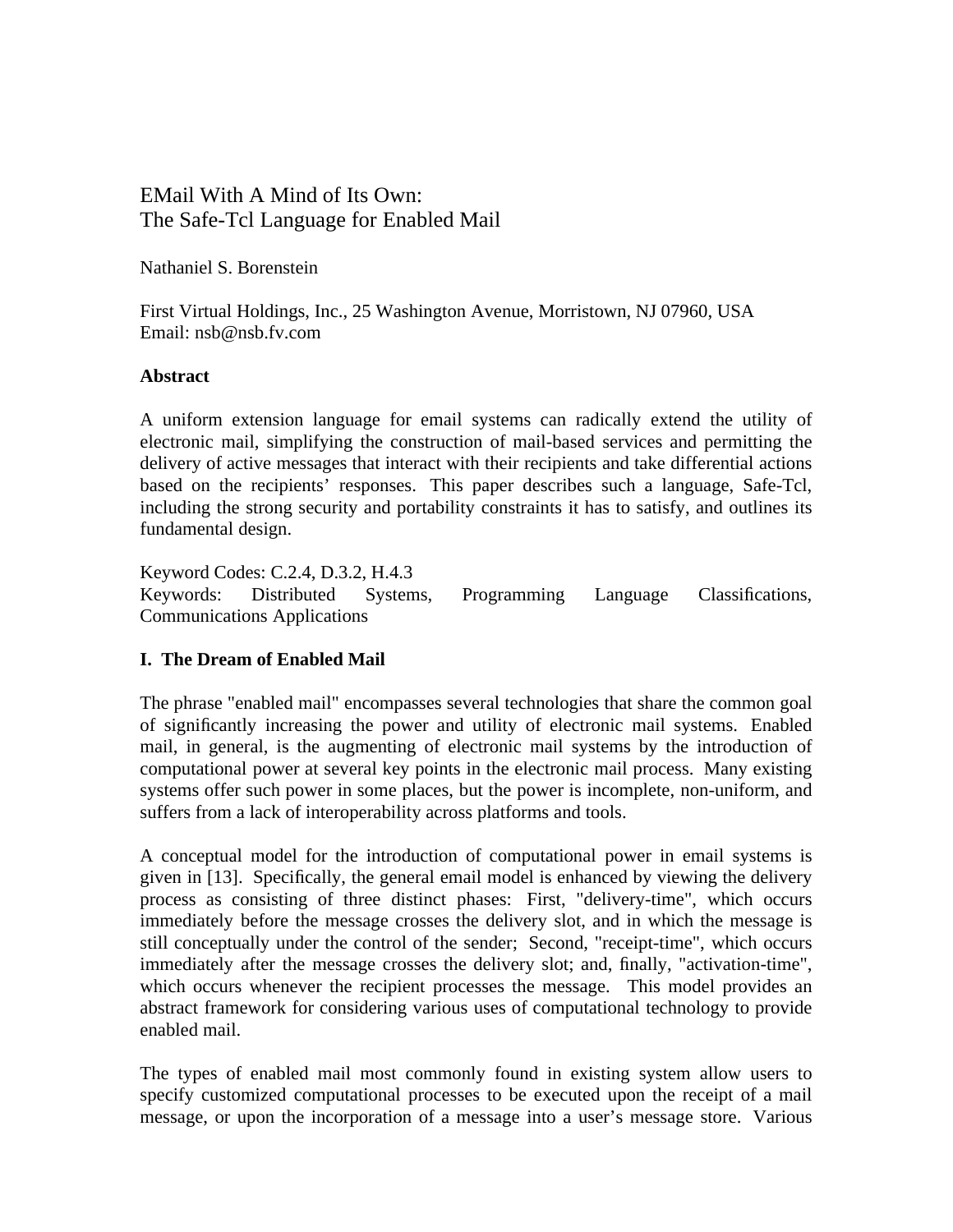mail systems offer extremely powerful languages for this type of functionality. Because this functionality is largely incorporated within a single software suite, the fact that each of these systems uses a different language and model is only a minor nuisance, particularly for those attempting to switch between different mail systems.

Less common, and more of a radical break for most users and implementors, is the notion of "active" mail. Traditionally, electronic mail has been a passive, unidirectional medium. Even multimedia mail [1, 2, 3] has operated this way -- mail messages contain text that is displayed to the user, images that are shown to the user, audio that is played for the user, and so on, but the process is traditionally one-way and non-interactive. In active mail, a message contains a program to be executed when the recipient reads the message. Such a message can potentially perform arbitrarily complex interactions, vastly increasing the scope and utility of electronic mail. Active mail has hitherto been largely confined to experimental research software, due to problems of security, portability and standardization. [1,7,8,9] Recent research [10] has demonstrated workable solutions to the security and portability problems, making the time ripe to consider the wider deployment and eventual standardization of a language for active mail. In the area of active mail, convergence on a single language is critical, because email that does not interoperate in a cross-platform manner is of extremely limited utility.

Recently, the author and a colleague, Marshall Rose, have published a draft specification of a model for enabled mail, clarifying the conceptual roles of the various places in the email process where computation can augment the email process. [13] Additionally, we have published a specification and public-domain implementation for a language, Safe-Tcl, that we believe can serve as a uniform, cross-platform engine for all of these kinds of mail-enabling computation [14]. While standardization is more important for some aspects of enabled mail (notably active mail) than for others, there is much to be gained from using a uniform language at all phases of the enabled-mail process. We have based our language on Tcl [4, 5, 6], a language that was explicitly designed to be embedded as a computational extension to a larger application. Aside from our highly subjective judgment that Tcl is a very well-designed language for such purposes, Tcl has the virtue of being simple, well-defined, and available in a high-quality, extremely portable public domain implementation.

The choice of Tcl as a base language provides the basic syntax and many of the primitives for an enabled mail language, but vanilla Tcl is not itself suitable for enabled mail. The design of a language for enabled mail involves a complex combination of constraints. For some parts of the computation, where the program comes entirely from a trusted source (such as the user on behalf of whom it is executing), any sufficiently powerful and well-defined language would probably suffice, especially if augmented with messaging-specific features. The most severe constraints come from the active mail case, where security, interface portability, and cross-platform availability are absolutely critical.

The remainder of this paper is structured in two parts. First, we outline the problems inherent in the design of a language for enabled mail. Then, we describe the Safe-Tcl language and how it solves these problems. Concluding sections discuss the current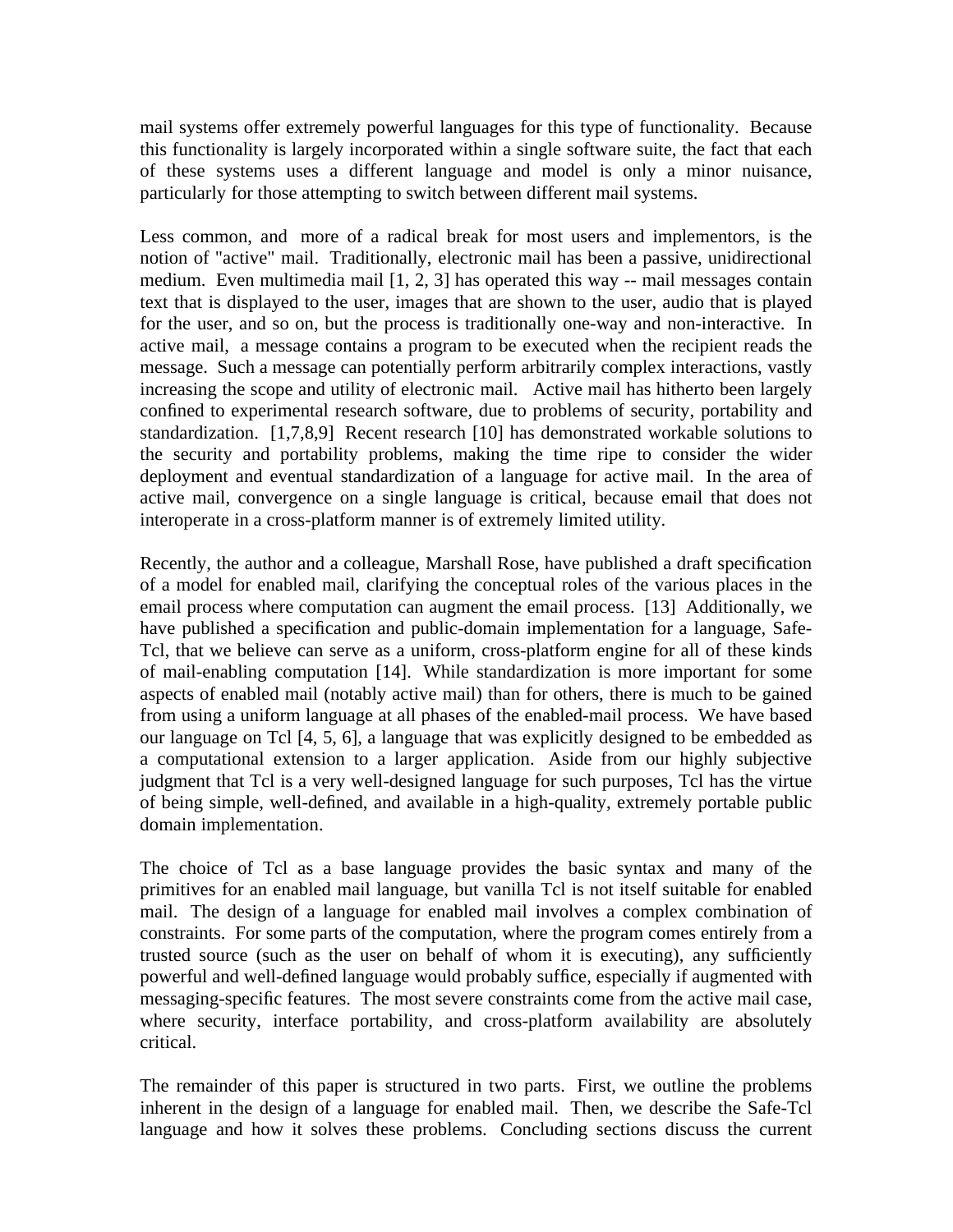status, availability and future prospects for the Safe-Tcl language in particular and enabled mail in general.

#### **II. The Key Problems: Designing a Language for Enabled Mail**

As stated previously, some types of enabled mail, such as programs to filter incoming mail, can be provided in almost any general-purpose programming language. To provide a uniform language for all phases of the enabled mail process, however, special attention must be paid to the "worst case" -- active mail. In active mail, any electronic mail user can send a program to any other electronic mail user, to be executed in the recipient's environment. This raises several severe constraints which must be addressed in the design of an enabled mail language.

## **Security**

The most critical constraint for active mail is security. Simply put, it must be possible to read a message from your mortal enemy without that message doing you any harm. The use of an arbitrarily powerful programming language in this role would be completely unacceptable, as it would allow malicious users to send email messages that deleted the recipient's files, stole confidential information and mailed it elsewhere, forged email impersonating the email recipient, or caused any number of other kinds of mischief.

Fortunately, recent research [10] has demonstrated that a language for active mail can be suitably restricted and constrained to do no such harm. The details are beyond the scope of this paper, but the basic idea is quite simple: you simple remove from the language any features that can be used to do harm, and then augment the resulting, impoverished language with less general primitives that provide a safe subset of the removed functionality. For example, you might remove the general-purpose mechanisms for reading and writing files, but replace it with new primitives that only allow limited operations on a specific set of "public" files.

When the solution is framed in these terms, it is clear that, with sufficient attention to some subtle details, a language can be made safe for widespread active mail use. What is probably less clear is that such a language will retain sufficient power to be broadly useful.

#### **Power**

After an active mail language is made safe, the question of the language's power becomes important. Previous active messaging systems either left the burden of security entirely to the user [1], sidestepped it by restricting all computation to a trusted environment, which doesn't scale to the most general email networks [7, 9], or restricted the language so severely as to fundamentally prohibit certain classes of potential applications [10].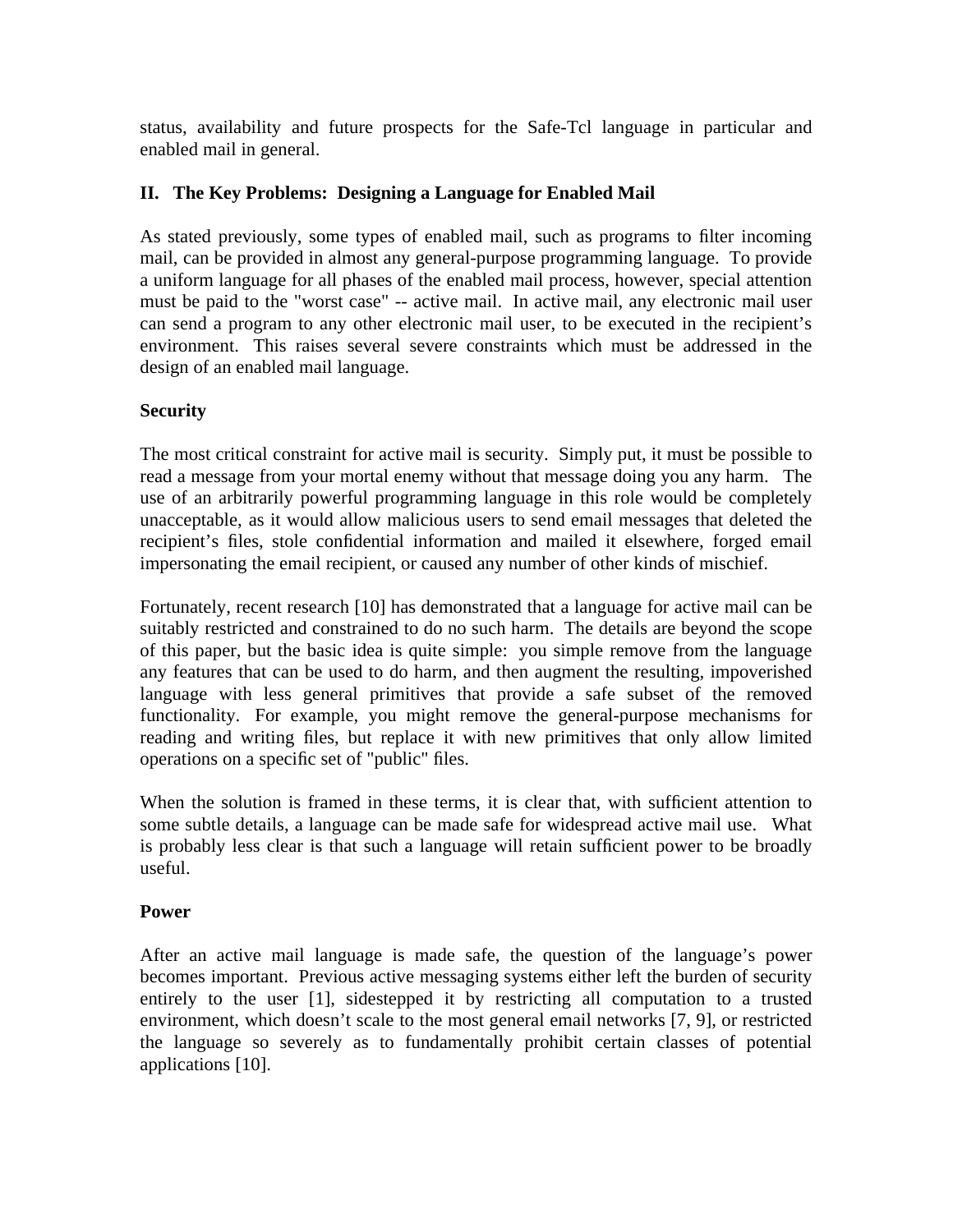The fundamental problem is that the most dangerous primitives, where active messaging is concerned, tend to be the most general primitives. The process of making a language safe for active messaging consists largely of replacing general primitives with more specialized safe primitives. Inevitably, the resulting loss of expressive power handicaps the creation of certain applications, particularly those applications not anticipated by the language designers.

# **Extensibility**

The obvious solution to the problem of insufficient power in an active messaging language is to simply add more specialized safe primitives as needed. This, however, is a challenging idea when applied to the whole universe of email systems. Upgrading all systems to support the new primitives, however safe they might be, will generally be so difficult that it rarely happens. The biggest innovation that Safe-Tcl has over previous active messaging languages (such as ATOMICMAIL) is its extension model, which makes it plausible to grow the system's functionality in a safe evolutionary manner.

Missing from all previous active messaging systems is any systemic support for the distributed maintenance and evolution of the set of known safe primitives. In all such systems of which the author is aware, the only way to extend the language in a manner that augments its fundamental power (as opposed to simply defining new procedures using the existing primitives, which provides conceptual and computational convenience but no real increase in power) is to recompile the language interpreter itself, typically a major enterprise. Ideally, an active messaging language should provide some simple mechanism by which users can define specialized operators in an unrestricted environment, and make those specializations alone available to active mail programs.

# **Authentication**

Once the ability for users to provide power-augmenting extensions is provided, the issue of authentication inevitably arises. For many applications, users will want to define actions that are available only for active messages from certain trusted senders. Trusting the mail headers is dangerously naive in this regard, as mail is trivial to forge in most environments. This implies that the ideal active messaging language would have the ability to understand and validate authenticated mail (using such technology as Privacy Enhanced Mail (PEM) [11] or Pretty Good Privacy (PGP) [12]). Such capabilities have not been available in any previous systems for active messaging.

# **Interface Portability**

The notion of portability is of obvious importance to a language for enabled mail, as it will have to run on the widest imaginable variety of computing platforms. When most people think of portability, however, they tend to think primarily about the issues involved in writing portable software. While these issues are as important to enabled mail as they are to any other multiplatform application, there is an even harder issue for active mail, that of user interface portability.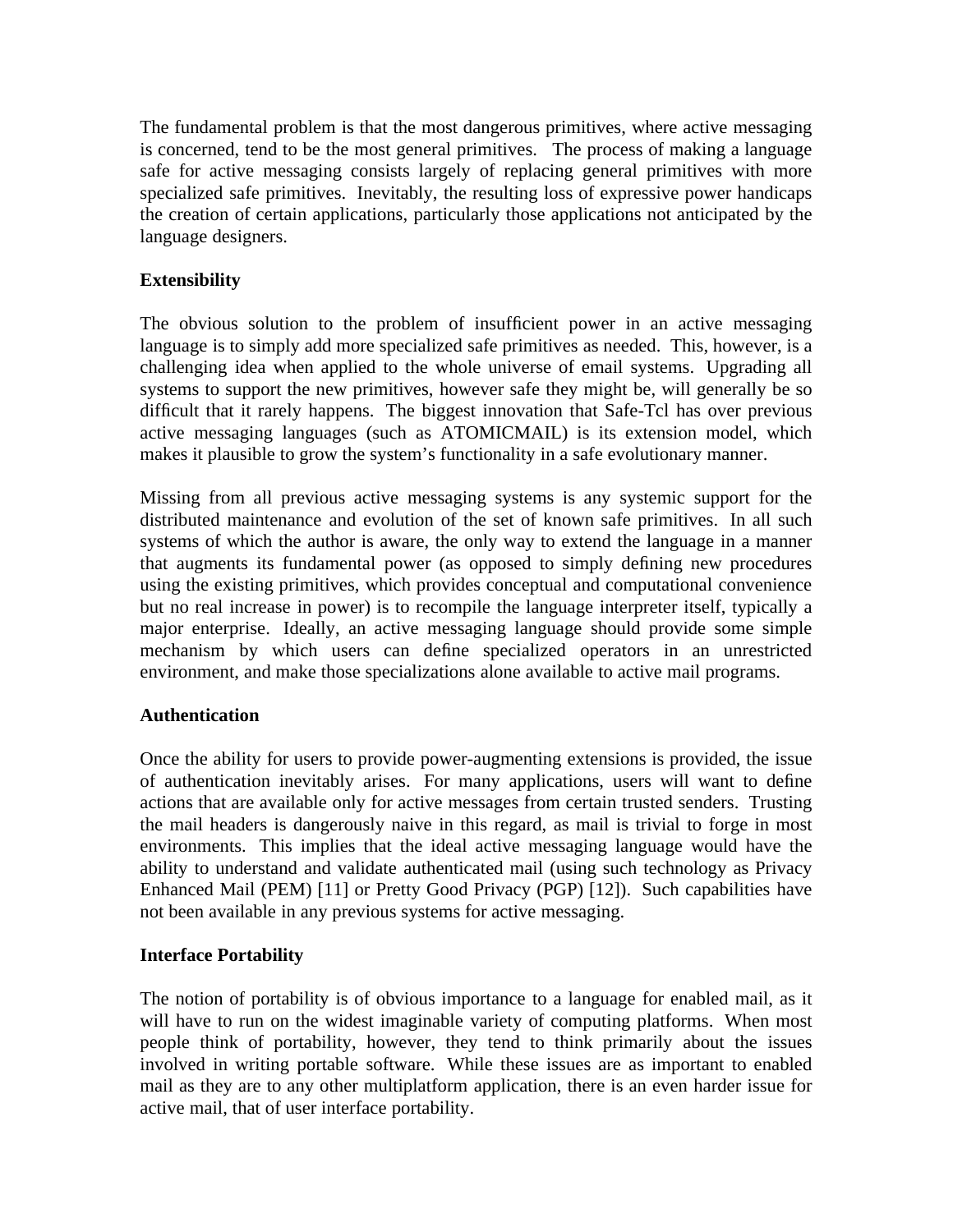The problem is that the sender of an active mail message will not, in the general case, have any knowledge about the type of computing platform or platforms on which his message will be read. This means that he cannot write programs for a particular user interface model such as that provide by Windows, the Macintosh, X11, or a teletype. The program must be written and delivered without any knowledge about the environment in which it will interact with the user.

Previous research active mail systems typically ignored this issue entirely, generally focusing on providing a single-platform active mail, which was rightly perceived as "hard enough". The ATOMICMAIL system [10] was the first to provide any kind of solution to this problem. In ATOMICMAIL, all user interaction took place via abstract primitives such as "get a string from the user" or "ask the user a multiple choice question". The implementation of these primitives varied significantly on the supported platforms (Macintosh, X11, smart terminals, and teletypes), but this variation was invisible to ATOMICMAIL programs, which simply knew, for example, that they had asked the user a multiple choice question and somehow gotten an answer. ATOMICMAIL thus demonstrated that it was conceptually possible to write interactive programs that were entirely ignorant and independent of the user interface platform on which they would be executed.

# **Interface Quality**

Unfortunately, ATOMICMAIL's solution to the problem of user interface portability led directly to another problem, that of interface quality. ATOMICMAIL was generally perceived as solving the portability program by making it possible to produce programs that would have a user interface that was uniformly terrible on a wide variety of platforms.

The problem was that ATOMICMAIL's abstractions constituted a Procrustean bed into which all interactive applications had to be made to fit. An ATOMICMAIL program might be running in the world's most sophisticated user interface environment, but it couldn't exploit that power in any way other than to use the world's most sophisticated implementation of "ask the user a multiple choice question". In particular, it was impossible to develop a modern event-driven program with this model.

To succeed with a broad base of casual users, an active messaging language must provide some way to write programs with better user interfaces, without sacrificing the portability demonstrated by ATOMICMAIL.

# **III. The Safe-Tcl Language**

With a solid history of experimental and proprietary technologies demonstrated for various aspects of Enabled Mail, the time seemed right to begin designing a language that would be suitable for all the various aspects of enabled mail. Unlike previous research projects, the goal of this effort was not pure research -- although some interesting problems remained, as described in the previous section -- but rather the development of a language that was good enough to be a candidate for standardization.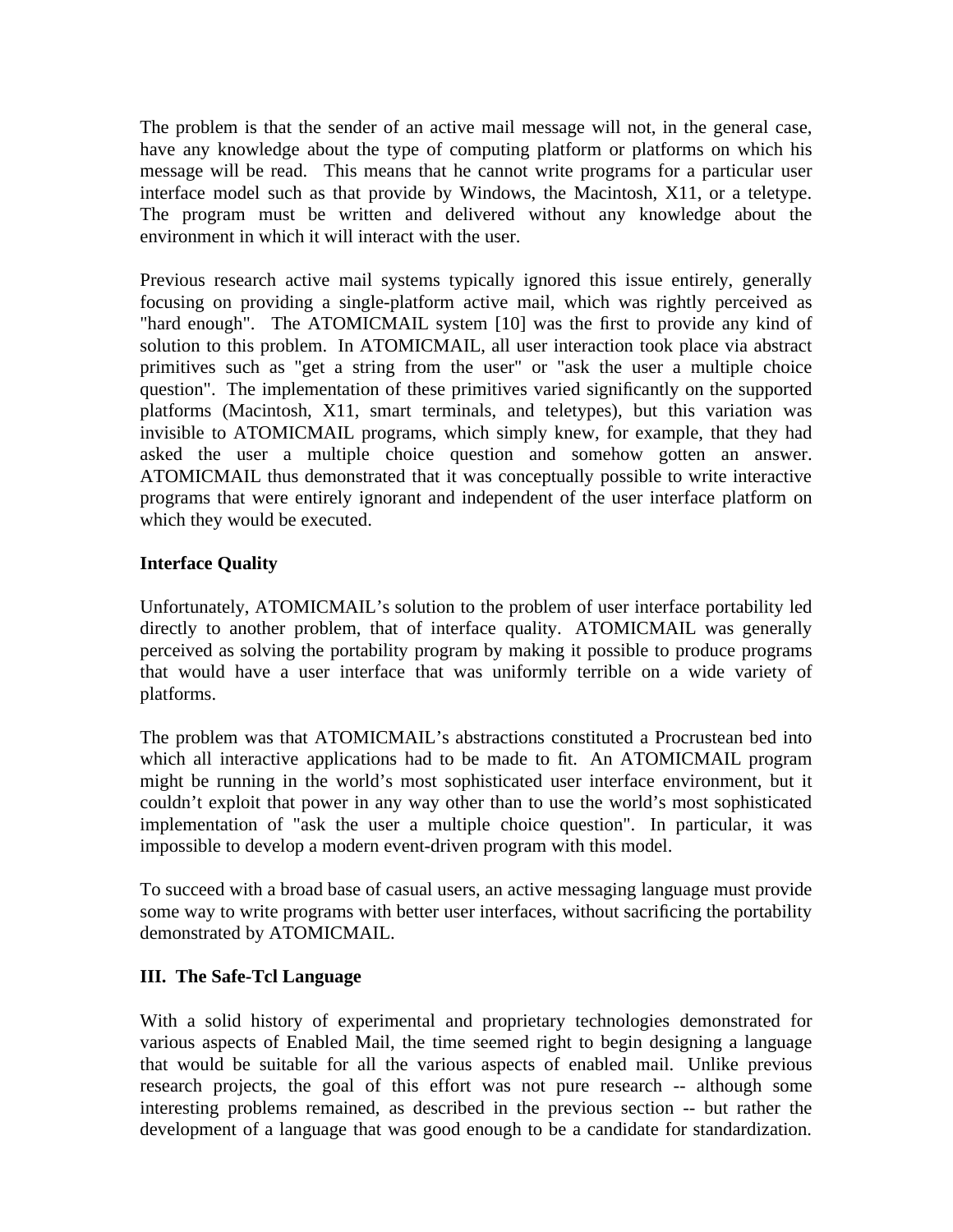That the project was begun with this in mind does not imply that the authors think the language should necessarily be standardized as it now stands, nor that it is impossible that a better candidate will appear. Rather, the goal was to produce an enabled mail language that was good enough to initiate a standards process in this area.

In this section we will describe the basic technology of the Safe-Tcl language. A detailed description of the language is beyond the scope of this paper, but may be found in [14].

## **Tcl and Tk: A "Good Enough" Language Model**

The history of standardization efforts shows that there is no such thing as an uncontroversial or simple standard. Indeed, most people don't realize that even such a basic and near-universal standard as ASCII remains the subject of ambiguity and debate. (There are several slightly different things that are considered "ASCII" in different communities; sticklers for detail will always reference a specific standard such as [15].) However, of all the things one might wish to standardize, it is hard to imagine anything more prone to controversy than programming languages. Programming languages come in a very rich diversity and differ widely in their basic syntax, features, and philosophies.

Fortunately, the world does not, in general, need a single standard programming language; applications written in multiple languages can coexist happily on most systems. Unfortunately, in the area of enabled mail, and particularly for active mail, a standard language is essential. It would be unrealistic to expect that there could ever be a single language that satisfied all interested parties. Instead, the goal of the effort that produced Safe-Tcl was to produce a language that was "good enough" for essentially all uses of enabled mail. We knew that the choice of the base language would inevitably be controversial and that some people would hate any language we might choose. It is our hope that those who dislike the language model we settled on will recognize the importance of converging on a single such language, and will try to shape their criticisms constructively, helping to evolve the language by correcting whatever deficiencies they might perceive in it.

The basic language model we chose was Tcl, the Tool Command Language developed by John Ousterhout at the University of California at Berkeley. The great strengths of Tcl, for this application, are:

- -- It has an extremely simple, easily learned syntax.
- -- It is interpreted rather than compiled.
- -- It was explicitly designed to be embedded in larger applications.
- -- There is a high quality multi-platform public domain implementation available.
- -- There is a high-level graphical toolkit (Tk) available for X11 programming.

Major drawbacks we perceived in Tcl were:

-- There is no high-level graphical toolkit for non-UNIX platforms. However, the elegant structure of Tk is convincing proof that such toolkits are eminently plausible.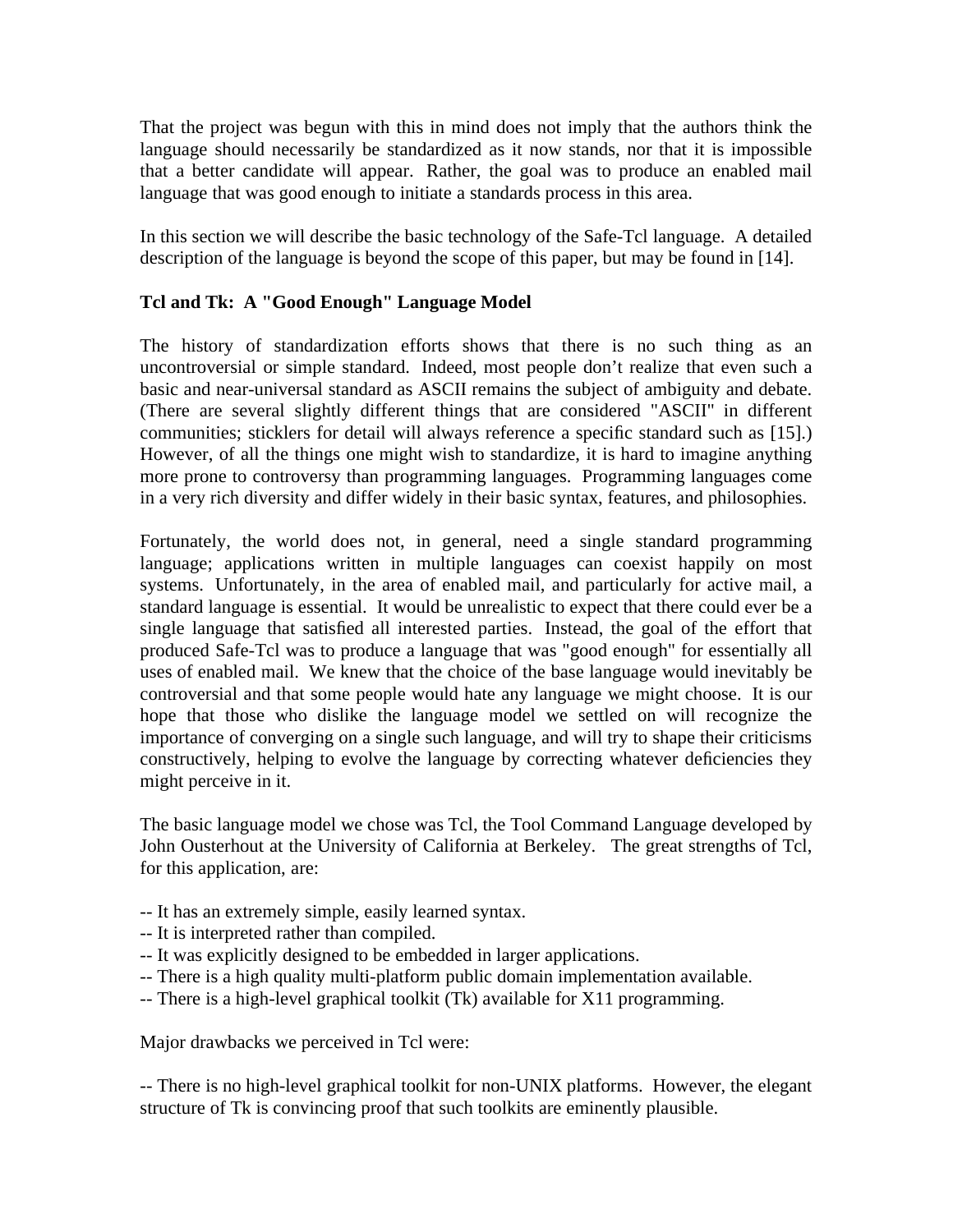-- The variable scoping mechanism offers no intermediate scope between local and global variables. (However, access to other evaluation contexts is available using the Tcl "uplevel" and "upvar" facilities, which makes most things possible, if not graceful.)

In the end, there was no candidate language that seemed a closer fit to our needs than Tcl, but we recognized from the start that the language would have to evolve before it could be standardized. This is precisely the process we sought to initiate.

## **MIME Types for Safe-Tcl**

With the emergence of MIME [3] as the widely-implemented standard representation for multimedia mail, it was clear from the start that we wanted Safe-Tcl to be MIME-smart. We defined two new MIME content-types for Safe-Tcl.

The first, "application/safe-tcl", is the MIME content-type for an actual Safe-Tcl program. That is, a Safe-Tcl program may be included as data anywhere in a MIME message by labeling it with this content-type value. An additional parameter that may be provided on the content-type line is the "evaluation-time" parameter, which may have one of two values, "activation" or "delivery". If the evaluation-time is "activation", this means that theprogram is to be evaluated when the user reads the message, i.e. the message is an active mail message, as described above. If the evaluation-time is "delivery", then the program is intended to be evaluated in a non-interactive process at the time of final message delivery, i.e. when the message is delivered to the user's mailbox. In neither case are any unsafe primitives to be made available to the program. (It is, however, desirable to have a mode in which the Safe-Tcl interpreter makes the unsafe primitives available to a program that is not received in the mail, but is supplied by the user as part of his customization environment.) This reflects the basic enabled mail model set forth in [13].

The second content-type we defined is "multipart/enabled-mail". This is a new MIME compound type, which (as per the MIME standard) shares a common syntax with all other MIME compound types, but which has different semantics. A MIME object of type multipart/enabled-mail has exactly two sub-parts. The first of these is an arbitrary MIME object (of any content-type, including possibly another compound type). The second is of type application/safe-tcl. The intended semantics are that the first MIME entity is not displayed to the user, but rather is made available for the manipulation of the Safe-Tcl program.

One advantage of this approach is that if a message of type multipart/enabled-mail is read using a mail tool that understands MIME but does not understand the Safe-Tcl extensions, the user will be able to view all the sub-parts (pictures, sounds, etc.) even though the interactive structure is missing. This means that the sub-parts can be ordered and structured with such serial viewing in mind, possibly even including explanatory textual parts that are never actually used by the Safe-Tcl program when it runs, but are there only for serial-viewing by MIME readers that do not support Safe-Tcl. (Currently, such careful structuring must be done by hand, but tools to automatically generate this kind of message are perfectly plausible.)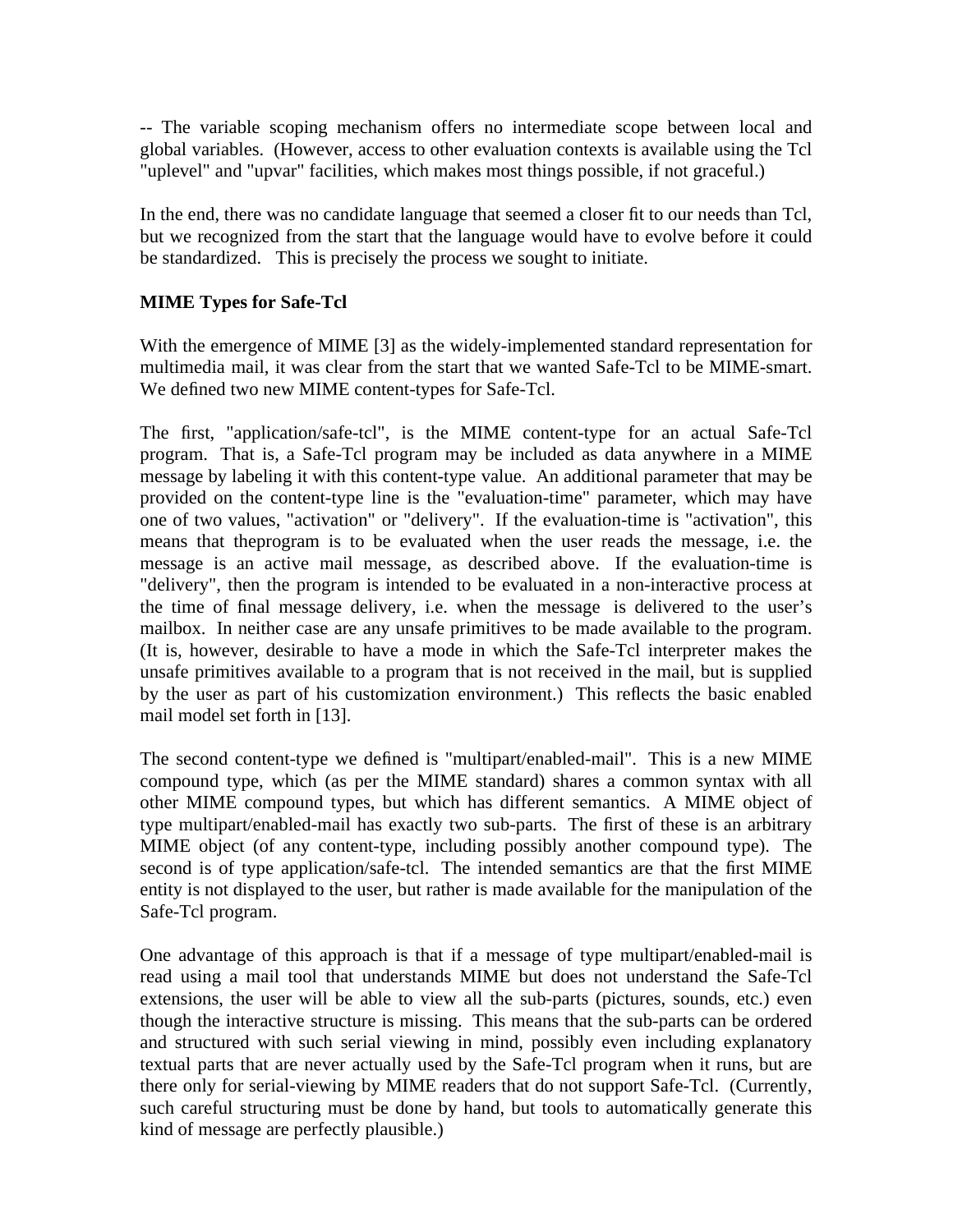## **Safe-Tcl Restrictions**

Safe-Tcl may be described as an extended subset of basic Tcl. Certain Tcl commands were considered unsafe for use in active mail, and are not made available to untrusted programs. These include all commands that access files or execute system commands. Once all of these are removed from Tcl, however, the language has no remaining capability to interact with the user or the environment, so the addition of more limited commands for this purpose was essential.

## **Safe-Tcl Language Enhancements**

The Safe-Tcl language supplements the restricted Tcl subset with a number of commands that give untrusted programs a limited ability to interact with the user and the environment.

Some Safe-Tcl commands are used to store and retrieve persistent data in a safe way. (The storage mechanism used is implementation-dependent, but will typically involve a single file or directory.) The information that one Safe-Tcl program stores in this manner is available to any other Safe-Tcl program; there is no mechanism for protecting one Safe-Tcl application from another, because there is no way of telling that messages A and B are not generated by the same application as message C. This situation could be remedied with authentication-smart extensions, using the mechanisms to be described below.

A great many Safe-Tcl commands deal with messaging-specific details such as address and date parsing, MIME object composition and decomposition, and so on. This gives language-level support for some of the most commonly-desired actions that users will want to take with Safe-Tcl.

Additional Safe-Tcl commands allow untrusted programs to send mail and print data, but only after the data in question is presented to the user and the user's consent is obtained.

Another Safe-Tcl command is used to access a distributed library of Safe-Tcl extension programs. Such libraries may be obtained locally or from a user-authorized repository elsewhere on the network, but should only refer to sources trusted by the user.

#### **Safe-Tcl Interface Styles**

Most of the remaining Safe-Tcl commands deal with user interface issues. Safe-Tcl seeks to have the universality of interface of the ATOMICMAIL program, as described above, but without precluding the possibility of having Safe-Tcl programs actually be pleasant to use. This goal is achieved by the introduction of a notion of user interface styles.

Each Safe-Tcl user interface style is, in essence, a package of Safe-Tcl extensions that permit user interface programming on a certain platform or platforms. In particular, Safe-Tcl defines a user interface style of "Tk3.6" for Tk-based graphical interaction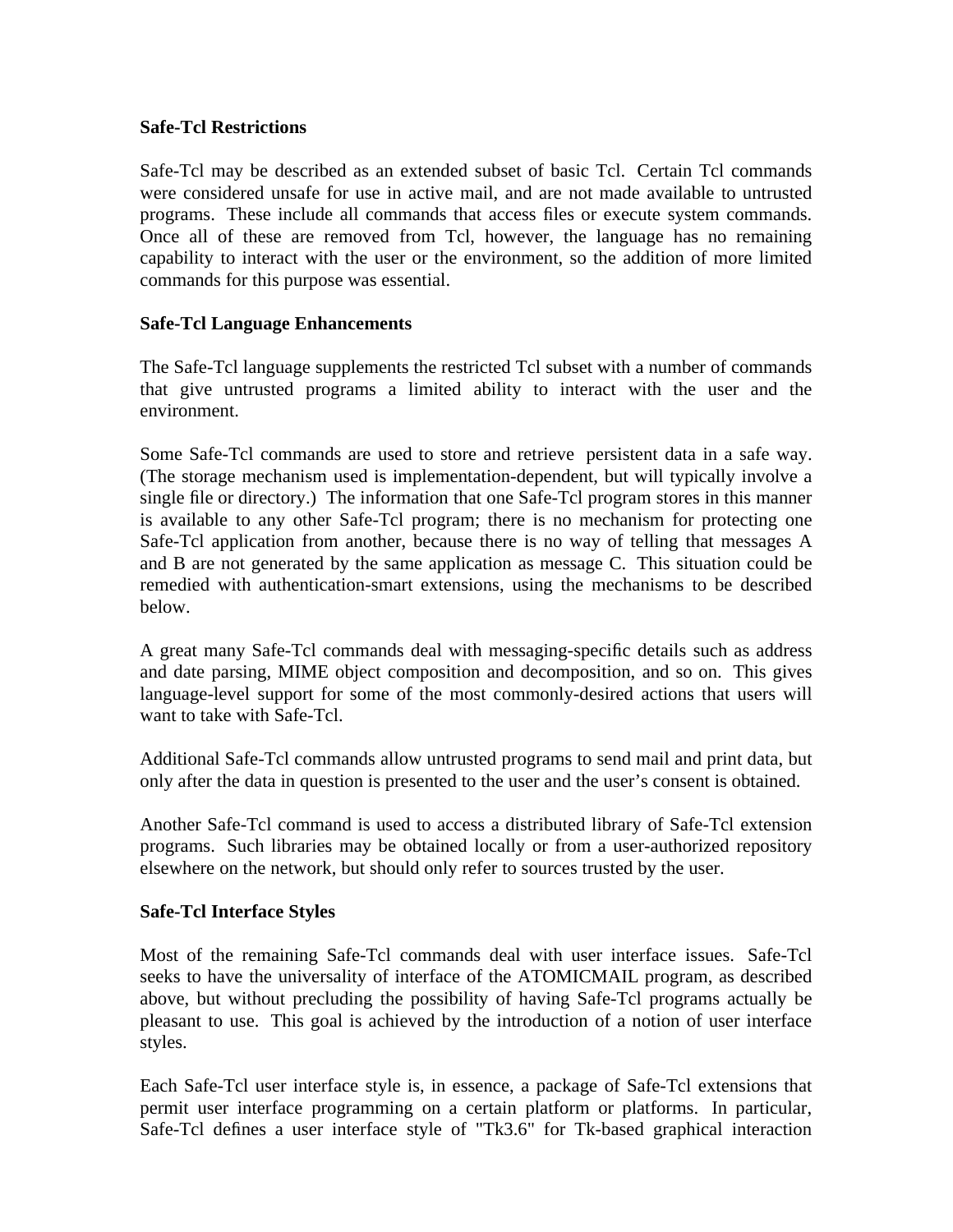under the X11 window system. Safe-Tcl also defines a user interface style of "generic" for user-interface-independent interaction, in the manner of ATOMICMAIL. The Safe-Tcl interpreter always provides a global variable, SafeTcl\_InterfaceStyle, which contains a list of interface styles supported by the currently running Safe-Tcl interpreter. This list always includes "generic".

This means that, with the current system, one can write Safe-Tcl code that checks the locally available user interface styles, providing a high-quality graphical user interface if X11 is running, and providing a less pleasant but still usable interface if X11 is not running. Eventually, it is anticipated, there may be Safe-Tcl interface styles for Windows, Macintosh, or any other important platforms. (Eventually, it might also be desirable to define an abstract user interface style that is both system-independent and graphically-oriented, the higher-level analog of the "generic" style.) But any program that has a fallback to the "generic" case will be able to run with any Safe-Tcl interpreter. In this manner, Safe-Tcl provides a user interface that is no better than ATOMICMAIL's in the worst case, but considerably better in many other cases.

# **Safe-Tcl Multimedia Capability**

Designing Safe-Tcl with MIME in mind made it almost trivial to give the language rich multimedia capability, a marked contrast with previous systems for enabled mail. In particular, the language includes primitives for getting a list of parts inside a multipart MIME object, and for displaying any particular subpart. The latter functionality is implemented by calling a general-purpose MIME-displaying tool. Our implementation works with either of two such interpreters, mhn or metamail.

The simple Safe-Tcl primitives for MIME access open up a rich range of multimedia behaviors, such as offering the user a button to click on to see a video clip, and makes Safe-Tcl suitable as the "control structure" for almost any interactive multimedia application. In fact, when the interpreter is run without the "safe" mode, restoring all the power of full Tcl while retaining the Safe-Tcl extensions, the result is an extremely powerful scripting language for arbitrary (non-mail-based) multimedia applications.

#### **Safe-Tcl Extensions**

Because Safe-Tcl replaces general Tcl primitives with safer but much less powerful primitives, it is inevitable that application writers will think of things that could be done safely, but only with the introduction of a new Safe-Tcl command. In previous systems, this would have been intractable, especially in a distributed environment, due to the sophistication needed to modify the language interpreter and even more importantly to the extreme difficulty of getting such extensions installed everywhere on the network.

Two aspects of Safe-Tcl's design make the problem much more tractable: twin interpreters and distributed libraries.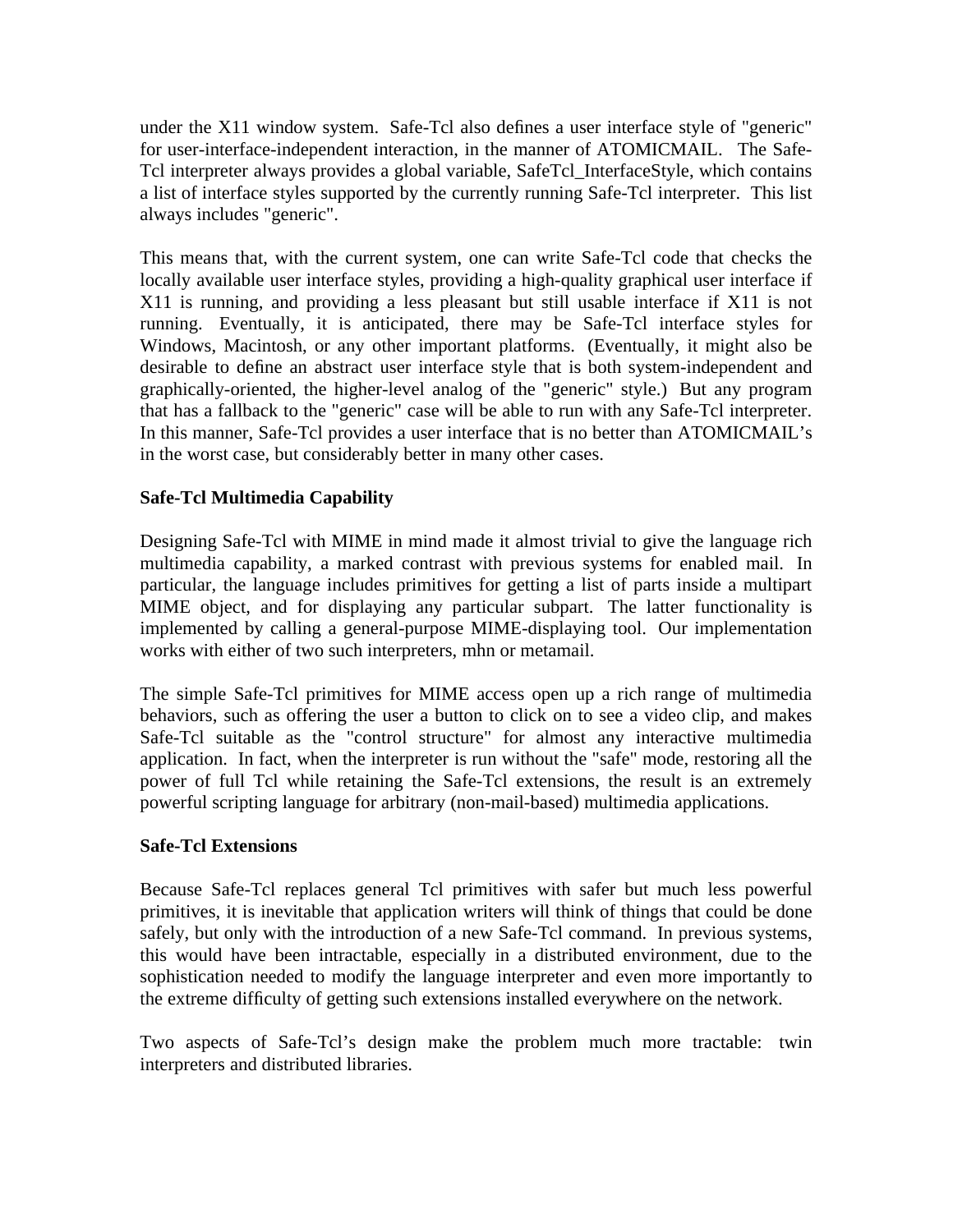Because the basic Tcl language was designed to be embedded in larger applications, the implementation is extremely sensitive to the possibility that there might be multiple Tclbased extension languages in a single process and address space. For this reason, Tcl's key data structures are not global, but are tied to an object known as a Tcl interpreter. Multiple Tcl interpreters in a given process can implement different Tcl-based extension languages without interfering with each other.

The implementation of Safe-Tcl relies heavily on this feature, and is based on a "twin interpreter" model. The Safe-Tcl process contains two interpreters, a trusted interpreter and an untrusted interpreter. Untrusted code (such as an active mail message) is evaluated in the untrusted interpreter, which is modified in all the ways described above. The trusted interpreter never directly evaluates untrusted code, but may be used to extend the untrusted interpreter. This is done by defining a procedure in the trusted interpreter, and then exporting it to the untrusted interpreter. This effectively makes a new bit of functionality available to untrusted programs without actually modifying the underlying C program that interprets the Safe-Tcl code. As long as the extensions are carefully designed and implemented, this kind of extensibility does not compromise security, although it does give users the ability to "shoot themselves in the foot" by inadvertently creating unsafe extensions. (An important thing to avoid, for example, is having the extension code evaluate its arguments as Tcl subprograms, which would effectively import untrusted code into the trusted interpreter.)

The relationship between the two interpreters is one of the most subtle and important aspects of the safe-tcl system. In order to use the system wisely and safely, it must be understood well by extension programmers. A good analogy from the domain of timesharing operating systems is the common distinction between "user space" and "kernel space". The trusted interpreter operates in an unrestricted environment, similar to the kernel in a UNIX operating system. The restricted environment of the untrusted interpreter is analogous to user space, where a more limited set of capabilities are available. In this analogy, each time the unrestricted interpreter adds a new bit of functionality to the restricted interpreter, it is performing the analogue of defining a new system call to the kernel.

The twin interpreter model makes it much easier to safely extend the functionality of the restricted Safe-Tcl language, but does not address the problem of distributing extensions on the network. For this, Safe-Tcl provides a primitive called "SafeTcl\_loadlibrary". This primitive will attempt to find and load a specified Safe-Tcl extension package. By default, the interpreter will only look in the local Safe-Tcl libraries for such extensions, but the system can be configured to download extensions from a trusted FTP site as well. Thus a community of users who share trust in such a repository can all have their Safe-Tcl interpreters simultaneously extended by the addition of an extension file to an FTP repository.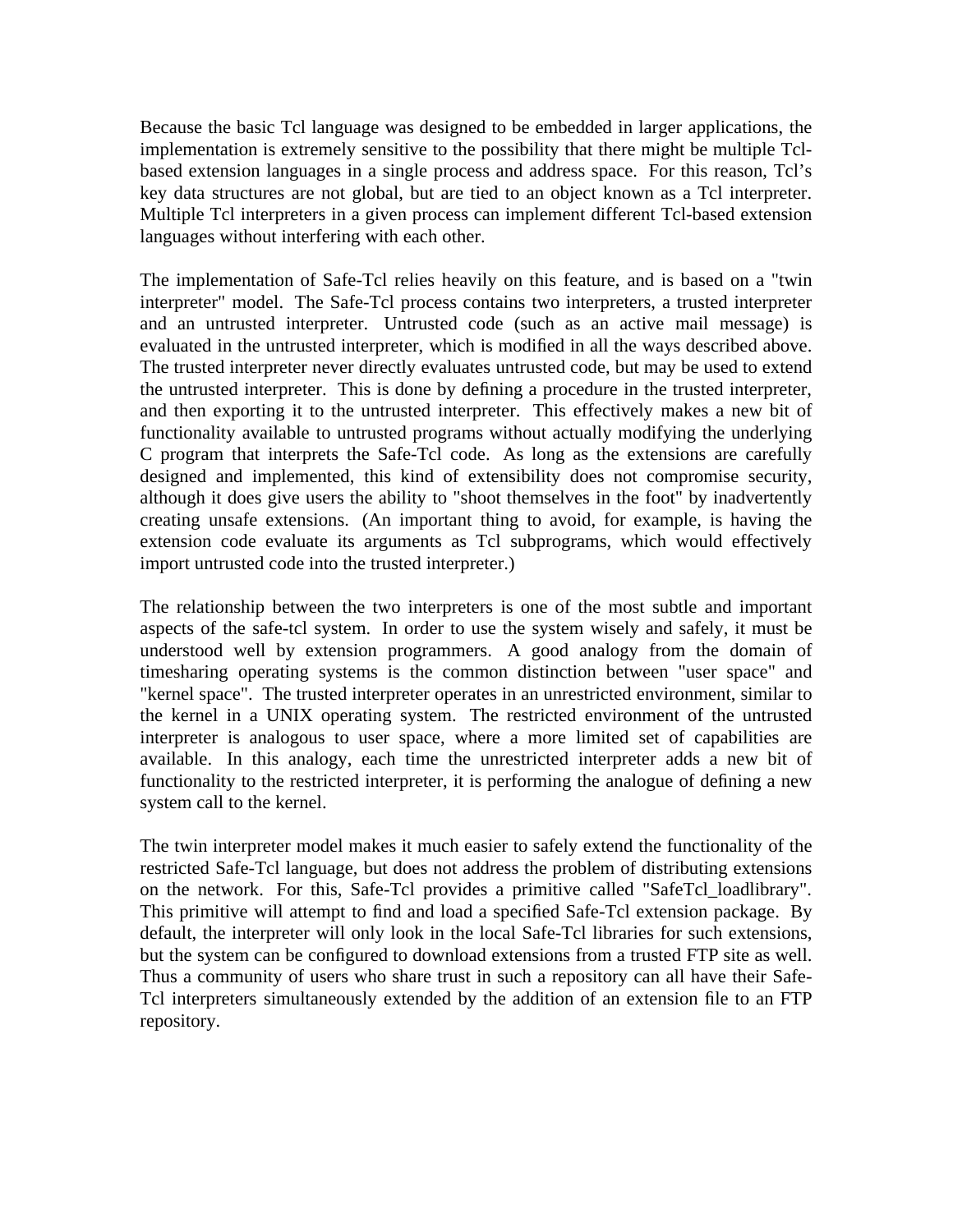## **Authentication and Safe-Tcl**

Although the Safe-Tcl interpreter does not currently implement any authentication mechanism, the language was designed with authentication in mind. In particular, the interpreter provides a global associative array variable, SafeTcl\_services, which is used to indicate, among other things, the authenticated identity of the author of the program. If such an authenticated identity is available, then the value of SafeTcl\_services(authentication) contains it, and this identity may be used by Safe-Tcl extensions to provide different levels of functionality to messages from trusted recipients.

## **IV. An Example Program**

As with almost any programming language, a sample Safe-Tcl program long enough to be truly interesting would not fit in a paper such as this one. The following, however, is a simple program that demonstrates some important Safe-Tcl functionality. It offers the reader the opportunity to order a Bill Clinton T-shirt, using a graphical interface if Tk is running and a generic interface otherwise:

```
proc ordershirt {} {
  SafeTcl_sendmessage -to tshirts@nowhere.really \
      -subject "Shirt request" \
      -body [SafeTcl_makebody "text/plain" \
              [SafeTcl_getline "What size t-shirt do you wear?"
                                "medium"] "" ]
    exit
}
if {[lsearch $SafeTcl_InterfaceStyle Tk3.*] >= 0} {
    set foo [mkwindow]
    message $foo.m -aspect 1000 \
      -text "Click below if you want a free Bill Clinton t-shirt!"
    button $foo.b -text "Click here for free shirt!" \
        -command {ordershirt}
    button $foo.b2 -text "Click here to exit without ordering" \
         -command exit
    pack append $foo $foo.m \{pay\ 20\} $foo.b \{pay\ 20\} $foo.b2 \{pady\ 20\}} else {
    set ans [string index \
                [SafeTcl_getline "Do you want a free Clinton t-shirt? "
                                  "No"] 0]
    if \{\text{sans} == "y" || \text{sans} == "Y" \} \{ordershift\}exit
}
```
The screen images that follow show how this process proceeds when the Tk interface is in fact available.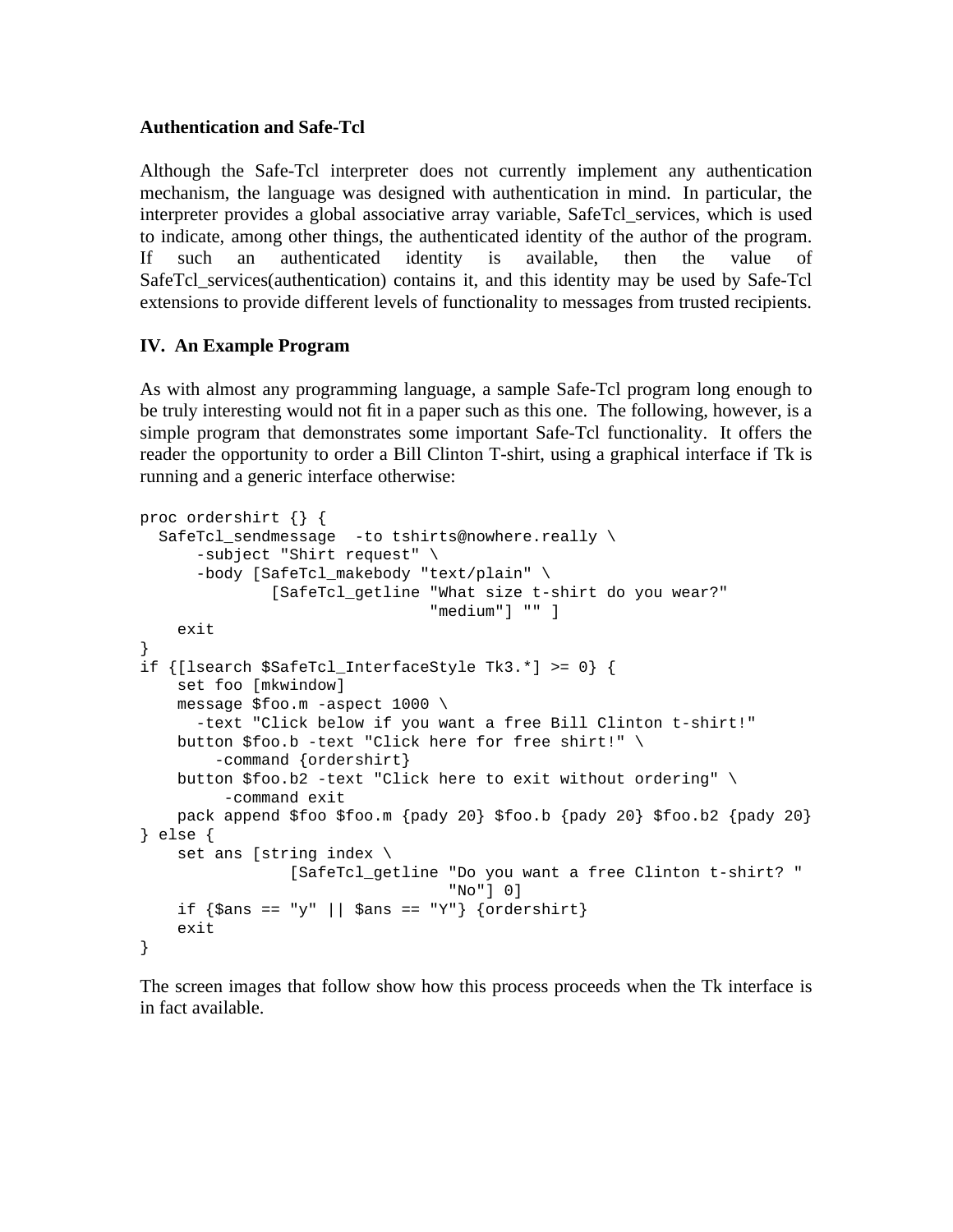

# **V. Status, Availability, and Future Prospects of Safe-Tcl and Enabled Mail**

The Safe-Tcl specification and our implementation of it were made freely available on the Internet in December, 1993. With the exception of the authentication mechanisms, the implementation completely implements the specification. The documentation and implementation may be obtained on the Internet via anonymous ftp from ftp.ics.uci.edu, in the file "mrose/safe-tcl/safe-tcl.tar.Z". An Internet Safe-Tcl mailing list may be joined by sending mail to safe-tcl-request@cs.utk.edu.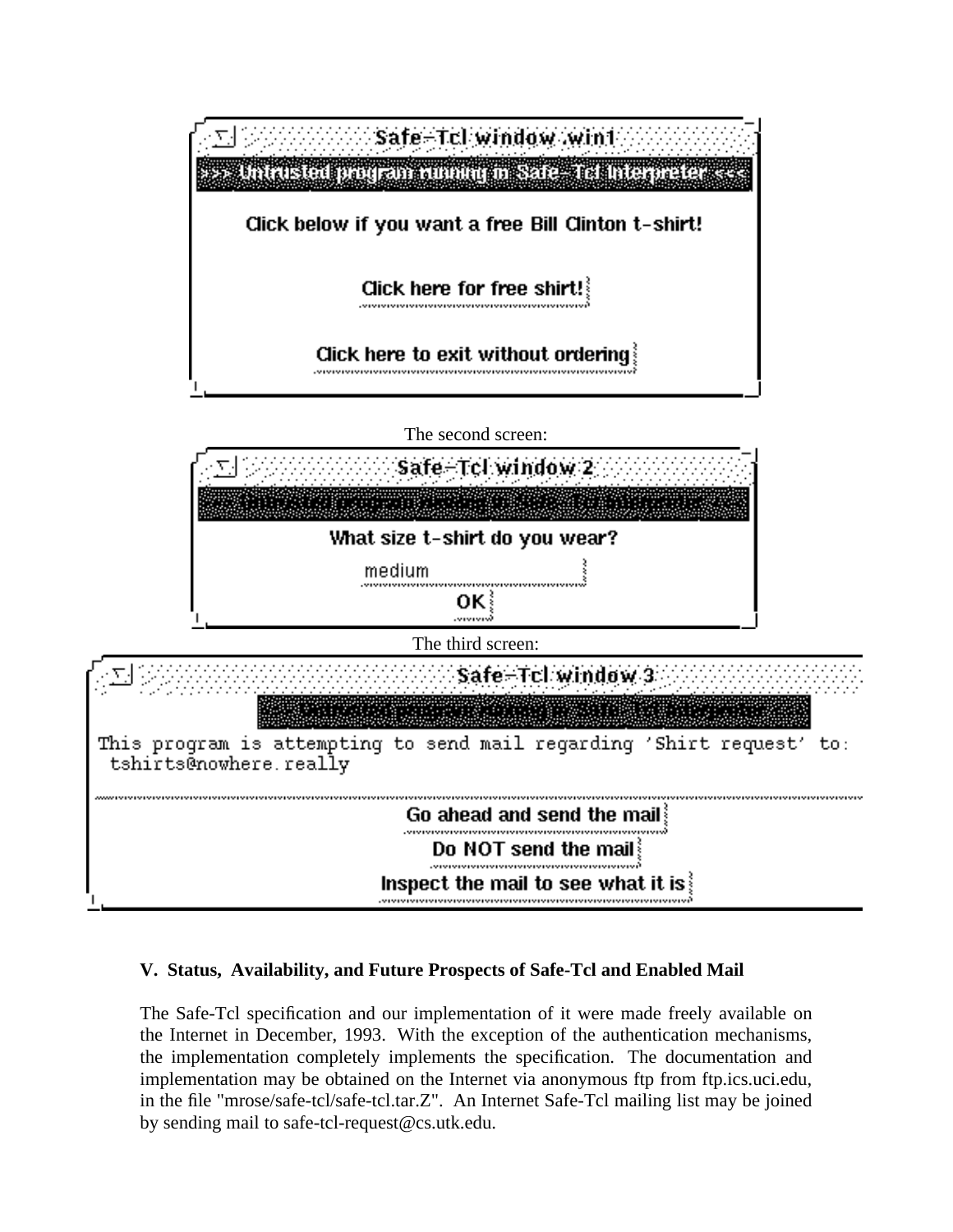Unlike prior languages for enabled mail, the authors believe that the Safe-Tcl technology is complete and robust enough to serve as the first real open platform for mail enabled applications. It is our hope that many people in the Internet community will develop Safe-Tcl applications and extensions.

If successful, this technology will be, for most of the world, the first clear glimpse of the power of enabled mail. As such, we expect that it will teach us a lot about the design requirements for an enabled mail language. For that reason, we are not rushing to try to obtain any kind of official standardization status for the language, but will consider taking that step after accumulating substantial real-world experience with Safe-Tcl. Eventually, we hope that Safe-Tcl will either evolve into the standard language for enabled mail or else strongly influence the design of a successor language that will fill that role.

## **Acknowledgements**

Safe-Tcl was implemented by Marshall Rose and Nathaniel Borenstein. The implementation would not have been possible, however, without the solid Tcl/Tk code base and consistently helpful advice provided by John Ousterhout. We have also benefited from the comments of several people in the process of designing Safe-Tcl, notably Dave Crocker, Ned Freed, Karl Lehenbauer, Daniel Newman, Rich Salz, Allan Shepherd, and Peter Svanberg. I am grateful to Ralph Hill and Marshall Rose for their comments on an earlier draft of this paper.

#### **References**

1. Borenstein, N; Thyberg, C. "Power, Ease of Use, and Cooperative Work in a Practical Multimedia Message System", Int. J. Man-Machine Studies, April, 1991.

2. Forsdick, H.C., et al., "Initial Experience with Multimedia Documents in Diamond", Computer Message Service, Proceedings IFIP 6.5 Working Conference, IFIP, 1984.

3. Borenstein, N., Freed, N. MIME (Multipuprpose Internet Mail Extensions), RFC 1521.

4.Ousterhout, J., "Tcl: An Embeddable Command Language.", Proc. USENIX Winter Conference, January 1990, pp. 133-146.

5. Ousterhout, J., *Tcl and the Tk Toolkit*, Addison-Wesley, Reading Massachusetts, 1994.

6. Ousterhout, J., "An X11 Toolkit Based on the Tcl Language.", Proc. USENIX Winter Conference, January 1991, pp. 105-115.

7. Goldberg, et al, "Active Mail - A Framework for Implementing Groupware", CSCW ´92 proceedings, Toronto.